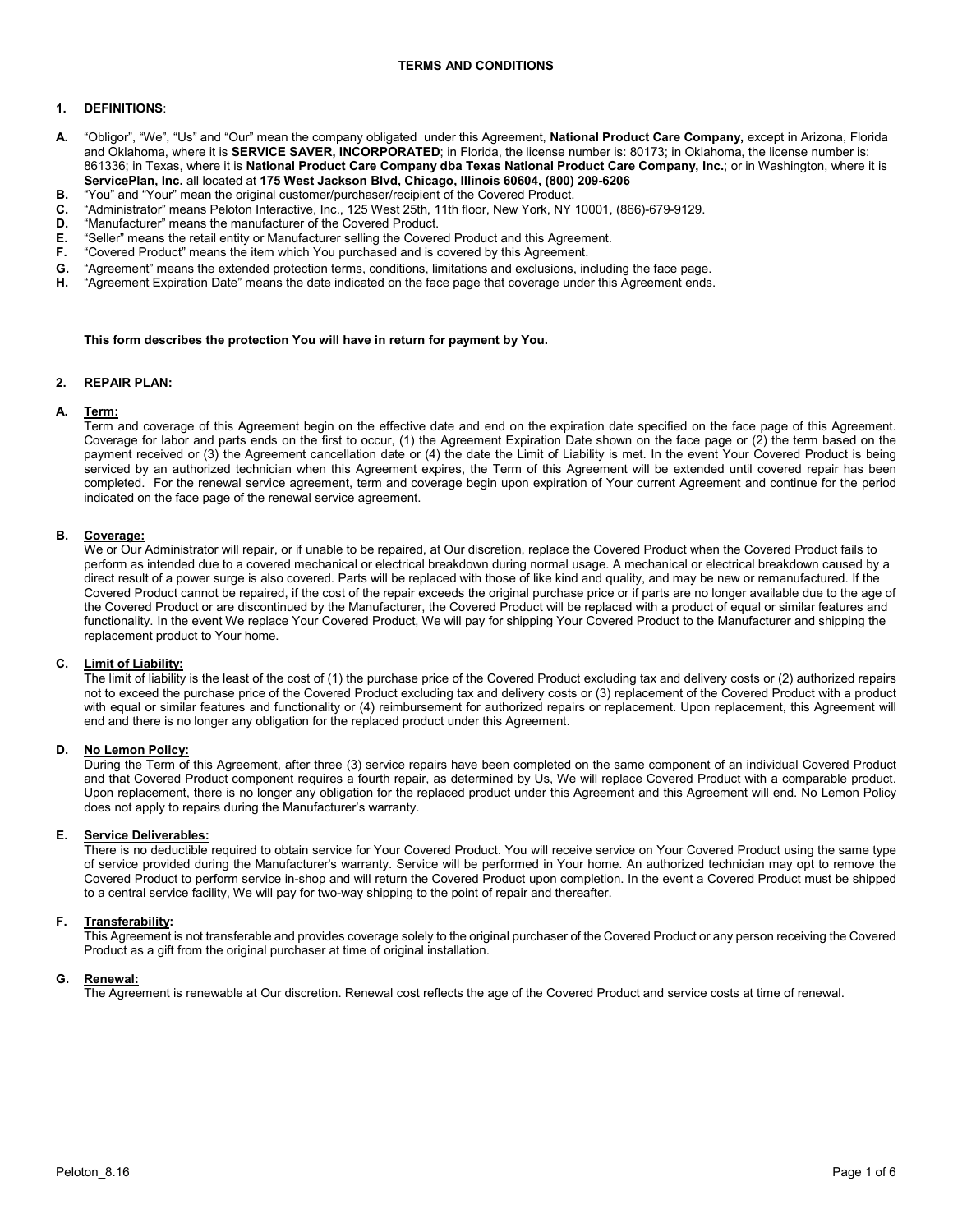# **3. HOW TO FILE A CLAIM**

**Call the Administrator's customer service toll-free number at (866) 679-9129 from 9am to 9pm Eastern Standard Time for the appropriate authorized technician. All repairs must be authorized by the Administrator prior to performance of work. Claims on unauthorized repairs may be denied. Many oversights, which are not covered under this Agreement, can be due to simple circumstances such as the Covered Product not being switched on, being unplugged, or a fuse blown at the junction box. For a Covered Product that uses batteries as the prime power supply, or a remote control unit, please check that the batteries do not need replacing or recharging.**

## **4. AGREEMENT HOLDERS RESPONSIBILITIES**

**To keep this Agreement valid throughout the Term, You must comply with the following requirements:** 

- **i. Retain the proof of purchase, the Agreement** face page **and any receipts for maintenance services, repairs, Manufacturer updates and/or modifications. You may be required to furnish these documents in the event of a claim.**
- **ii. Operate and maintain the exercise equipment in accordance with the recommendations in the owner's manual. These guidelines are essential to ensure the proper operation of the Covered Product.**

## **5. WHAT IS NOT COVERED**

- **A. PRODUCTS NOT ORIGINALLY COVERED BY A MANUFACTURER'S WARRANTY;**
- **B. PRODUCT REPAIRS THAT SHOULD BE COVERED BY THE MANUFACTURER'S WARRANTY OR ARE A RESULT OF A RECALL, REGARDLESS OF THE MANUFACTURER'S ABILITY TO PAY FOR SUCH REPAIRS;**
- **C. PERIODIC CHECKUPS AND/OR PREVENTATIVE MAINTENANCE AS DIRECTED BY THE MANUFACTURER;**
- **D. INHERENT PRODUCT DEFECTS OR PARTS FAILURE DUE TO A RECALL;**
- **E. ANY AND ALL PRE-EXISTING CONDITIONS THAT OCCUR PRIOR TO THE EFFECTIVE DATE OF THIS AGREEMENT AND/OR ANY PRODUCT SOLD "AS-IS" INCLUDING BUT NOT LIMITED TO FLOOR MODELS, DEMONSTRATION MODELS, ETC.;**
- **F. PARTS OR REPAIRS DUE TO NORMAL WEAR AND TEAR, UNLESS TIED TO A BREAKDOWN, AND ITEMS NORMALLY DESIGNED TO BE PERIODICALLY REPLACED BY YOU DURING THE LIFE OF THE COVERED PRODUCT, INCLUDING BUT NOT LIMITED TO BATTERIES, CONSOLE OVERLAYS, HANDLE GRIPS, SEAT UPHOLSTERY, PEDAL STRAPS, OR PEDAL INSERTS;**
- **G. LOSS RESULTING FROM DAMAGE FROM ACCIDENT, ABUSE, MISUSE, MISHANDLING, NEGLIGENCE, INTRODUCTION OF FOREIGN OBJECTS INTO THE COVERED PRODUCT, UNAUTHORIZED MODIFICATIONS OR ALTERATIONS TO A COVERED PRODUCT, ANY COVERED PRODUCT WITH REMOVED OR ALTERED SERIAL NUMBERS, FAILURE TO FOLLOW THE MANUFACTURER'S INSTRUCTIONS, AND EXTERNAL CAUSES INCLUDING THIRD PARTY ACTIONS, FIRE, THEFT, INSECTS, ANIMALS, STAINS, FLUIDS, MOLD, CUTS, BURNS, EXPOSURE TO WEATHER CONDITIONS, EXTREME TEMPERATURE, WINDSTORM, SAND, DIRT, HAIL, EARTHQUAKE, FLOOD, WATER, ACTS OF GOD OR CONSEQUENTIAL LOSS OF ANY NATURE;**
- **H. LOSS OR DAMAGE CAUSED BY WAR, INVASION OR ACT OF FOREIGN ENEMY, HOSTILITIES, CIVIL WAR, REBELLION, RIOT, STRIKE, LABOR DISTURBANCE, LOCKOUT, OR CIVIL COMMOTION;**
- **I. INCIDENTAL, CONSEQUENTIAL OR SECONDARY DAMAGES OR DELAY IN RENDERING SERVICE UNDER THIS AGREEMENT, OR LOSS OF USE OR TIME DURING THE PERIOD THAT THE COVERED PRODUCT IS AT AN AUTHORIZED TECHNICIAN OR OTHERWISE AWAITING PARTS;**
- **J. ANY PRODUCT USED IN A COMMERCIAL SETTING OR RENTAL BASIS UNLESS YOU PURCHASED A COMMERCIAL PLAN INDICATED ON YOUR FACE PAGE;**
- **K. FAILURES THAT OCCUR OUTSIDE OF THE 50 STATES OF THE UNITED STATES OF AMERICA AND THE DISTRICT OF COLUMBIA;**
- **L. NONFUNCTIONAL OR AESTHETIC PARTS INCLUDING BUT NOT LIMITED TO MOTOR COVERS, PROTECTIVE SHROUDS, ENTERTAINMENT RACKS, NONFUNCTIONAL PARTS ARE THOSE PARTS THAT ARE NOT CRITICAL TO THE PERFORMANCE OF THE PRODUCT'S ESSENTIAL FUNCTION, EXTERNAL EQUIPMENT SUCH AS POWER CORDS, EQUIPMENT MATS, ETC. USED OR MODIFIED FOR THE PURPOSE OF USE WITH OR FOR THE COVERED PRODUCT, A PART THAT IF MISSING OR BROKEN, DOES NOT RESULT IN THE PRODUCT BEING NON-OPERATIONAL;**
- **M. SCRATCHES, COSMETIC PARTS OR PEELING AND DENTS**
- **N. UNAUTHORIZED REPAIRS AND/OR PARTS;**
- **O. COST OF INSTALLATION, SET-UP, DIAGNOSTIC CHARGES, REMOVAL OR REINSTALLATION OF THE COVERED PRODUCT;**
- **P. ACCESSORIES USED IN CONJUNCTION WITH A COVERED PRODUCT;**
- **Q. ANY LOSS OTHER THAN A COVERED BREAKDOWN OF THE COVERED PRODUCT;**
- **R. LOSS OF DATA OR ANY MECHANICAL BREAKDOWN OR DAMAGE CAUSED BY A COMPUTER OR SOFTWARE VIRUS;**
- **S. SERVICE WHERE NO PROBLEM CAN BE FOUND;**
- **T. BREAKDOWNS WHICH ARE NOT REPORTED WITHIN THE TERM OF THIS AGREEMENT;**
- **U. FAILURE AS A RESULT FROM RUST OR CORROSION ON ANY COVERED PRODUCT OR PART;**
- **V. INCORRECT CONNECTION OF SIGNAL LEADS OR INCORRECT ELECTRICAL SUPPLY AND FAILURE OR IMPROPER USE OF ANY ELECTRICAL SOURCE;**
- **W. ABNORMAL VARIATION OF ELECTRICITY OR WATER SUPPLY;**
- **X. DAMAGE INCURRED WHILE MOVING THE COVERED PRODUCT TO ANOTHER LOCATION;**
- **Y. MODIFICATIONS TO MEET CHANGES IN FEDERAL, STATE OR LOCAL CODES AND REGULATIONS;**
- **Z. IMPROPER INSTALLATION OF COMPONENTS OR PERIPHERALS.**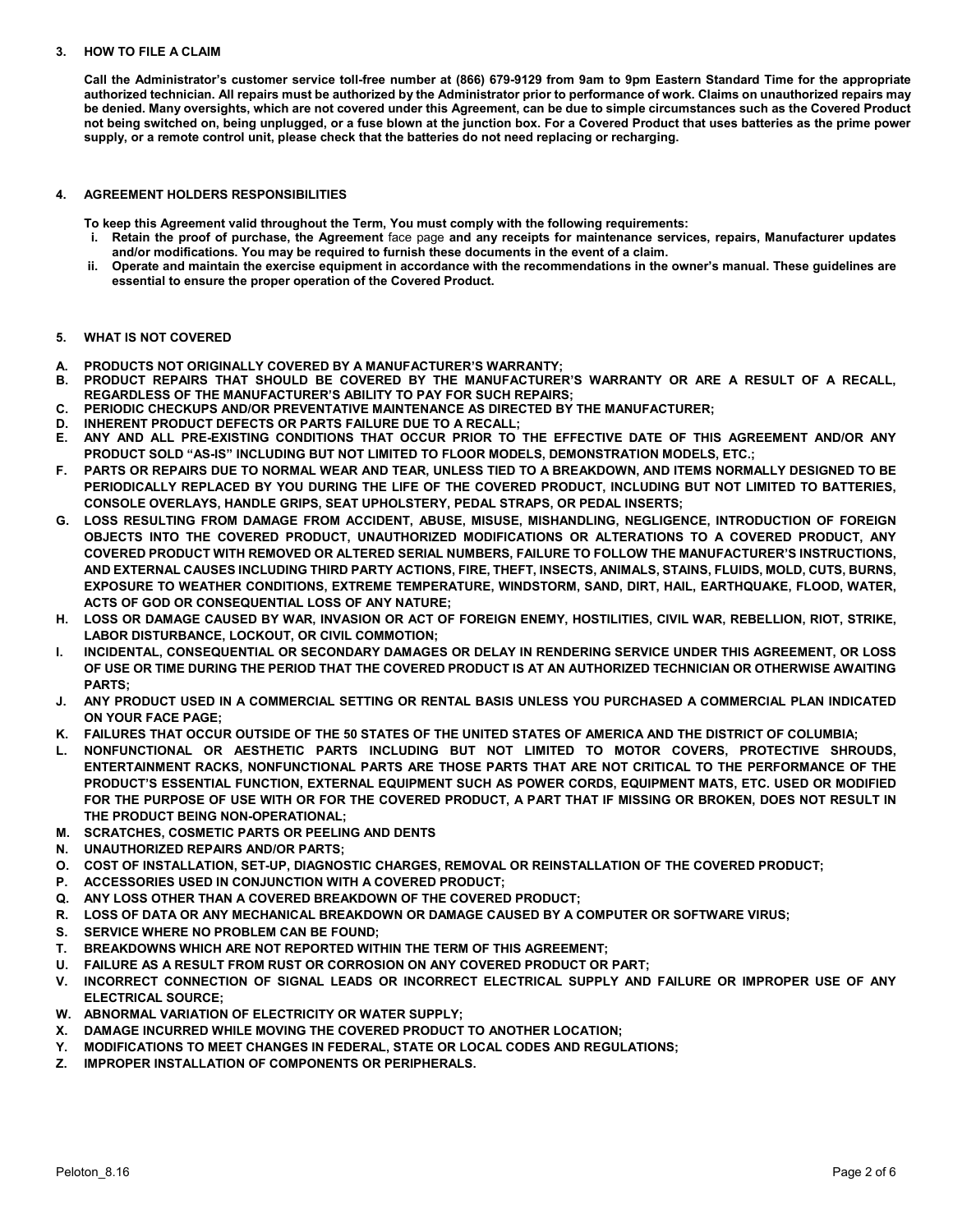# **6. CONDITIONS:**

## **A. Territorial Limitation:**

This Agreement does not cover products located outside of the 50 states of the United States of America, and the District of Columbia.

### **B. Agreement Limitations**

This Agreement provides only the benefits specified in this Agreement and does not cover any components, services or benefits not expressly listed herein or loss except as provided in this Agreement. There is no coverage for any failure, either express or implied, for any component(s) not listed in this Agreement. The Obligor's liability for incidental and consequential damages, including but not limited to property damage, loss of described Covered Product or from the breach of any implied warranties arising by operation by law, is expressly excluded.

#### **C. Subrogation:**

If We pay for a loss, We may require You to assign Us Your rights of recovery against others. We will not pay for a loss if You impair these rights to recover. Your rights to recover from others may not be waived.

#### **D. Loss of Use**

Neither the Administrator nor the Manufacturer, Seller or the Obligor shall have any responsibility for loss of use of the Covered Product, loss of time, inconvenience or consequential damages.

#### **E. Entire Agreement**

This Agreement represents the entire Agreement between You and the Obligor. No agent has the authority to change this Agreement or to waive any of its provisions. No other written or oral statement applies to this Agreement. No coverage will be provided for any issued Agreement if any information that was provided to the Administrator by any party regarding this Agreement is determined to be false, misleading or omitted.

## **F. Dispute Resolution - Arbitration:**

This Agreement requires binding arbitration if there is an unresolved dispute between You and Us concerning this Agreement (including the cost of, lack of or actual repair or replacement arising from a breakdown). Under this Arbitration provision, You give up your right to resolve any dispute arising from this Agreement by a judge and/or a jury. You also agree not to participate as a class representative or class member in any class action litigation, any class arbitration or any consolidation of individual arbitrations. In arbitration, a group of three arbitrators (each of whom is an independent, neutral third party) will give a decision after hearing Your and Our positions. The decision of a majority of the arbitrators will determine the outcome of the arbitration and the decision of the arbitrators shall be final and binding and cannot be reviewed or changed by, or appealed to, a court of law.

To start arbitration, either You or We must make a written demand to the other party for arbitration. This demand must be made within one (1) year of the earlier of the date the breakdown occurred or the dispute arose. You and We will each separately select an arbitrator. The two arbitrators will select a third arbitrator called an "umpire." Each party will each pay the expense of the arbitrator selected by that party. The expense of the umpire will be shared equally by You and Us. Unless otherwise agreed to by You and Us, the arbitration will take place in the county and state in which You live. The arbitration shall be governed by the Federal Arbitration Act (9 U.S.C.A. § 1 et. seq.) and not by any state law concerning arbitration. The rules of the American Arbitration Association (www.adr.org) will apply to any arbitration under this Agreement. The laws of the state of Illinois (without giving effect to its conflict of law principles) govern all matters arising out of or relating to this Agreement and all transactions contemplated by this Agreement, including, without limitation, the validity, interpretation, construction, performance and enforcement of this Agreement.

#### **G. Cancellation:**

The original Agreement holder may cancel this Agreement for any reason at any time. To cancel, contact the Seller in writing within thirty (30) days of receipt of Your Agreement for a full refund. After thirty (30) days, contact the Administrator in writing to receive a pro-rata refund based on the time expired less a twenty-five dollar (\$25) cancellation fee, or ten percent (10%) of the purchase price (whichever is less), less the cost of claims paid. The cancellation is effective the day the written notice is received by either the Seller or the Administrator. We may not cancel this Agreement except for fraud, material misrepresentation or non-payment of premium by You. Notice of such cancellation will be mailed to You at least thirty (30) days prior to cancellation and will include the effective date and reason for cancellation. If We cancel, the return premium is based upon one-hundred percent (100%) of the unearned pro-rata premium. We may not cancel this Agreement except for fraud, material misrepresentation or non-payment by You, or if required to do so by a regulatory authority.

#### **H. Insurance Policy:**

This is not a contract of insurance. The Obligor under this Agreement is insured by a policy of insurance issued by Virginia Surety Company, Inc., 175 West Jackson Blvd, Chicago, Illinois, 60604, (800) 209-6206.

## **7. STATE VARIATIONS**

The following state variations will control if inconsistent with any other provisions:

- **(1) In Arizona:** In Section 5 "WHAT IS NOT COVERED," exclusion (E) is removed. The following statement is added to Section 6.F "Dispute Resolution - Arbitration": Arbitration does not preclude the Arizona consumer's right to file a complaint with the Arizona Department of Insurance, Consumer Affairs Division 800-325-2548. The following statement is added to section 6.G "Cancellation": No claim incurred or paid will be deducted from the amount to be returned in the event of cancellation. See also (25) below.
- **(2) In Arkansas:** The following statement is added to Section 6.H "Insurance Policy": A claim submitted to the insurer may include a claim of the unearned premium in the event of a cancellation. The following is added to this Agreement: This Agreement does not exclude pre-existing conditions. See also (25) below.
- **(3) In California:** The following statement is added to Section 6.F "Dispute Resolution Arbitration": For California Residents The arbitration provision is amended to state the following: (1) Pursuant to California Civil Code sections 51.7 (Ralph Civil Rights Act) and 52.1 (Bane Civil Rights Act), the option to enter into arbitration is solely at the discretion of the contract holder; (2) If arbitration is elected, this does not waive the rights of California consumers to file and pursue civil action or complaint; (3) If any statement found within this contract contradicts this section, this section shall take precedence. This arbitration provision does not prohibit a California resident from following the process to resolve complaints as outlined by the California Bureau of Electronic and Appliance Repair (BEAR). To learn more about this process, You may contact BEARHFTI at (916) 999-2041, or You may write to BEARHFTI 4244 S. Market Ct. Ste. D, Sacramento, CA 95834, or You may visit their website at www.bearhtfi.ca.gov. See also (26) below. Section 6.G "Cancellation" is amended as follows: In the event You cancel this Agreement within sixty (60) days of receipt of this Agreement, You shall receive a full refund of any payments made by You under this Agreement. In the event You cancel this Agreement after sixty (60) days of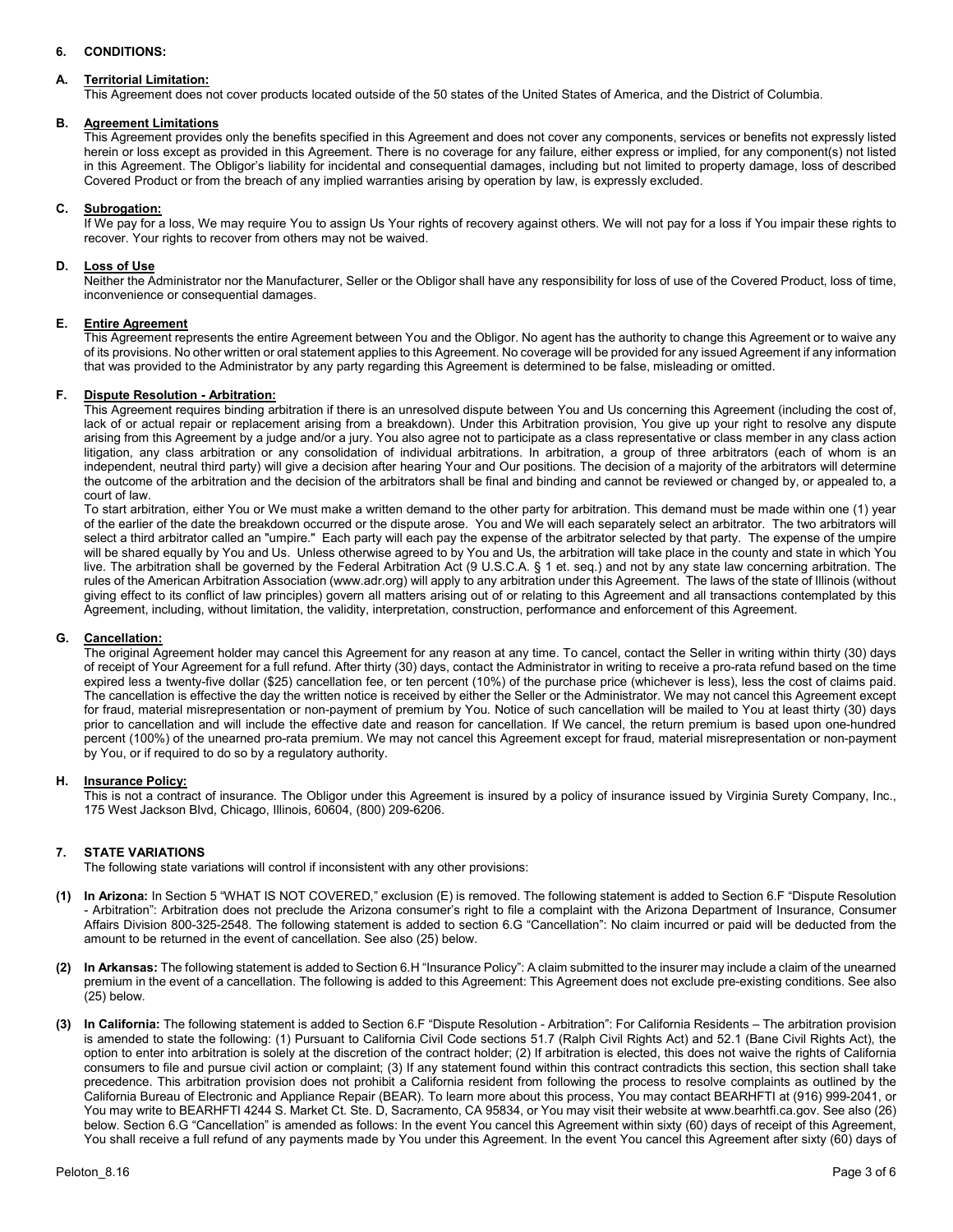receipt of this Agreement, You shall receive a prorata refund of any amount paid based upon elapsed time less an administrative fee not to exceed ten percent (10%) of the price of this Agreement or twenty-five dollars (\$25.00), whichever is less, and less any claims that have been paid or repairs that have been made.

- **(4) In Colorado:** The following statement is added to this Agreement: The use of non-original Manufacturer's parts is permitted. See also (25), (26), and (28) below.
- **(5) In Connecticut:** The following statement is added to Section 6.F "Dispute Resolution Arbitration": The State of Connecticut has established an arbitration process to settle disputes arising from service Agreements. If You purchased this Agreement in Connecticut, You may pursue arbitration to settle disputes between You and the provider of this Agreement. A written complaint may be mailed to: State of Connecticut, Insurance Department, P. O. Box 816, Hartford, CT 06142-0186, Attn: Consumer Affairs. The written complaint must contain a description of the dispute, the purchase price of the Covered Product, the cost of repair and a copy of this Agreement. The following statement is added to section 6.G "Cancellation": You may cancel this Agreement if You return the Covered Product, or if the Covered Product is sold, lost, stolen or destroyed. See also (25) below.
- **(6) In Florida:** The rate charged for this service contract is not subject to regulation by the Florida Office of Insurance Regulation. Section 6.F "Dispute Resolution - Arbitration" is removed. Section 6.G "Cancellation" is amended as follows: If You cancel this Agreement, You will receive a pro-rata refund based upon ninety percent (90%) of the unearned pro-rata premium less the cost of any claims paid or repairs made on Your behalf. If We cancel this Agreement, return of premium shall be based upon one hundred percent (100%) of unearned pro-rata premium.
- **(7) In Georgia:** In Section 5 "WHAT IS NOT COVERED", exclusion (E) is changed to: "Any and all pre-existing conditions known by You that occur prior to the effective date of this Agreement and/or any costs to repair any product sold used, damaged or "as-is" including but not limited to floor models, demonstration models, etc." Section 6.F "Dispute Resolution - Arbitration" is removed. Section 6.G "Cancellation" is amended as follows: If You cancel after sixty (60) days of receipt of Your Agreement, You will receive a pro-rata refund of the Agreement price. We may not cancel this Agreement except for fraud, material misrepresentation, or nonpayment by You. Any refund owed and not paid as required is subject to a penalty equal to twentyfive percent (25%) of the refund owed and interest of eighteen percent (18%) per year until paid; however, such penalty shall not exceed fifty percent (50%) of the amount of the refund. If we cancel this Agreement, notice of such cancellation will be in writing and given at least thirty (30) days prior to cancellation. Cancellation will comply with Section 33-24-44 of the Code of Georgia. Claims paid and cancellation fees shall not be deducted from any refund owed as a result of cancellation. See also (25) below.
- **(8) In Maine:** Section 6.G. "Cancellation" is amended to include: If **You** cancel this Agreement within sixty (60) days of the Agreement purchase date and **You** have not incurred a claim, a ten percent (10%) penalty per month shall be added to a refund that is not paid within forty-five (45) days of return of this Agreement to the selling dealer or the **Administrator**.
- **(9) In Michigan:** The following statement is added to Section 2.A "Term": If performance under this Agreement is interrupted because of a strike or work stoppage at Our place of business, the effective period of the Agreement shall be extended for the period of the strike or work stoppage.
- **(10) In Missouri:** The following statement is added to Section 6.H "Insurance Policy": A claim submitted to the insurer may include a claim for return of the unearned premium in the event of a cancellation. See also (25) and (26) below.
- **(11) In Nevada:** The following statement in Section 5. B is removed "Product repairs that should be covered by the manufacturer's warranty**"** and replaced with "Loss Resulting from product repairs that should be covered by the manufacturer's warranty, during the term of the manufacturer's warranty period not including any covered repairs outside of that term**."** The following statement in 5. G is removed "Unauthorized modifications or alterations to a covered product" and replaced with ""This Contract will not cover any loss resulting from unauthorized or non-manufacturerrecommended modifications to the Covered Product, or any damages arising from such unauthorized or non-manufacturer-recommended modifications. However, if the Covered Product is modified or repaired in an unauthorized or non-manufacturer-recommended manner, We will not automatically suspend all coverage. Rather, this Contract will continue to provide any applicable coverage that is not related to the unauthorized or non-manufacturer-recommended modification or any damages arising therefrom, unless such coverage is otherwise excluded by the terms of this Contract." Section 6.F "Dispute Resolution - Arbitration" is removed. The following statement is added to Section 6.G "Cancellation": No claim incurred or paid will be deducted from the amount to be returned in the event of cancellation. If the provider does not refund the purchase price within 45 days, the provider will pay the purchaser a penalty of 10 percent of the purchase price for each 30-day period that the refund remains unpaid. See also (26) below.
- **(12) In New Hampshire:** The following statement is added to Section 6.E "Entire Agreement": In the event You do not receive satisfaction under this Agreement, You may contact the New Hampshire Insurance Department, 21 South Fruit Street, Concord, New Hampshire, 03021, (603) 271-2261. See also (25) below.
- **(13) In New Jersey:** The following is added to this Agreement: The use of refurbished, reconditioned, or non-original Manufacturer's parts is not permitted. See also (26) and (28) below.
- **(14) In New Mexico:** Section 6.G "Cancellation" is amended as follows: If this Agreement has been in force for a period of seventy (70) days, We may not cancel before the expiration of the Agreement Term or one (1) year, whichever occurs first, unless: 1) You fail to pay any amount due; 2) You are convicted of a crime which results in an increase in the service required under the Agreement; 3) You engage in fraud or material misrepresentation in obtaining this Agreement; or 4) You commit any act, omission, or violation of any terms of this Agreement after the effective date of this Agreement which substantially and materially increase the service required under this Agreement. See also (24) below.
- **(15) In North Carolina:** Section 6.G "Cancellation" is amended as follows: We may not cancel this Agreement except for nonpayment by You or for violation of any of the terms and conditions of this Agreement. The following statement is added to Section 6.E "Entire Agreement: You understand that the purchase of this Agreement is not required to purchase or to obtain financing for the Covered Product. See also (25) below.
- **(16) In Oklahoma**: The following statement replaces Section 6.G "Cancellation": You may cancel this Agreement for any reason at any time. To cancel, contact the Seller of the Covered Product within thirty (30) days of receipt of Your Agreement for a full refund. After thirty (30) days, contact the Administrator in writing to receive a refund based on one hundred percent (100%) of the unearned pro-rata premium less a twenty-five dollar (\$25) cancellation fee, or ten percent (10%) of the unearned pro-rata premium (whichever is less), less the cost of claims paid. We may not cancel this Agreement except for fraud, material misrepresentation or non-payment by You. Notice of such cancellation will be mailed to You at least thirty (30) days prior to cancellation and will include the effective date and reason for cancellation. If We cancel, the return premium is based on one-hundred percent (100%) of the unearned pro-rata premium. The following statement is added to Section 6.E "Entire Agreement": This Agreement is not issued by the Manufacturer or wholesale company marketing the Covered Product covered by this Agreement. This Agreement will not be honored by such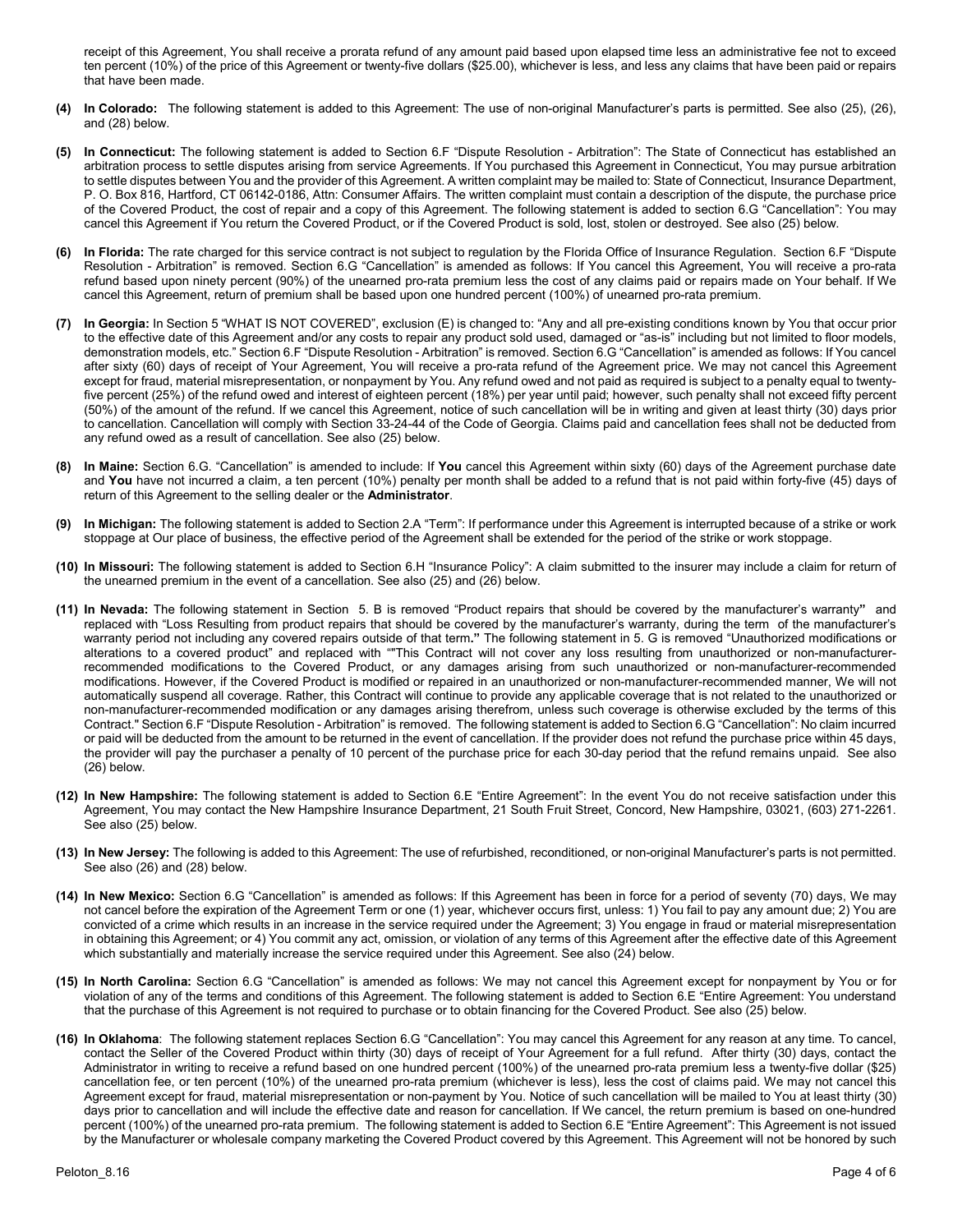Manufacturer or wholesale company. Oklahoma service warranty Statutes do not apply to commercial use references in service warranty contracts. Coverage afforded under this contract is not guaranteed by the Oklahoma Insurance Guaranty Association.

- **(17) In Oregon**: Section 6.F "Dispute Resolution Arbitration" is removed. See also (25) below. In the event You would like to contact the Obligor, the phone number is (800) 209-6206.
- **(18) In South Carolina:** The following statement is added to Section 6.E "Entire Agreement": If You purchased this Agreement in South Carolina, complaints or questions about this Agreement may be directed to the South Carolina Department of Insurance, P.O. Box 100105, Columbia, South Carolina 29202-3105, telephone number (803) 737-6180. See also (26) below.
- **(19) In Texas:** The Service Contract Administrator license number for Peloton Interactive, Inc. is 254. The following statement is added to Section 6.G "Cancellation": If You cancel Your Agreement within sixty (60) days of receipt of Your Agreement, Your Agreement will be voided. If Your Agreement is voided and You do not receive a refund or credit within thirty (30) days of receipt of the returned service Agreement, You may request a refund from Virginia Surety Company, Inc., 175 West Jackson Blvd, Chicago, Illinois, 60604, and a ten percent (10%) penalty per month shall be applied to the refund. The following statement is added to Section 6.E "Entire Agreement": If You purchased this Agreement in Texas, unresolved complaints or questions concerning the regulation of service Agreements, may be addressed to the Texas Department of Licensing and Regulation at PO Box, 12157, Austin, TX 78711, telephone number (512) 463-2906 or 800-803-9202. See also (25) and (26) below.
- **(20) In Utah:** The following statement is added to Section 1.E "The seller of this Agreement is Peloton Interactive, Inc.".The following statement is added to Section3 How To File A Claim "In the event You require an emergency repair when the Administrator's office is not open, you may initiate the repair(s) prior to the Administrator's authorization. However, You must notify the Administrator as soon as possible when the Administrator's office reopens. The Administrator will only reimburse Your costs if you comply with the Administrator's documentation requirements and the repair is covered under the terms and conditions of the Agreement. Section 6.F "Dispute Resolution - Arbitration" is removed and replaced with: Any matter in dispute between You and Us may be subject to arbitration as an alternative to court action pursuant to the rules of the American Arbitration Association, a copy of which is available on request from Us. Any decision reached by arbitration shall be binding upon both You and Us. The arbitration award may include attorney's fees if allowed by state law and may be entered as a judgment in any court of proper jurisdiction. The laws of the state of Utah (without giving effect to its conflict of law principles) govern all matters arising out of or relating to this Agreement and all transactions contemplated by this Agreement, including, without limitation, the validity, interpretation, construction, performance and enforcement of this Agreement. Section 6.G "Cancellation" is amended as follows: We can cancel the Agreement during the first sixty (60) days of the initial annual term by mailing to You a notice of cancellation at least thirty (30) days prior to the effective date of cancellation except that We can also cancel the Agreement during such time period for nonpayment of premium by mailing You a notice of cancellation at least ten (10) days prior to the effective date of cancellation. After sixty (60) days have elapsed, We may cancel the Agreement by mailing a cancellation notice to You at least ten (10) days prior to the cancellation date for cancellations due to nonpayment of premium, and thirty (30) days prior to cancellation date for any of the following reasons: (a) material misrepresentation, (b) substantial change in the risk assumed, unless We should reasonably have foreseen the change or contemplated the risk when entering into the Agreement, (c) substantial breaches of contractual duties, conditions, or warranties. The notice of cancellation must be in writing to You at Your last known address and contain all of the following: (1) the Agreement number, (2) the date of notice, (3) the effective date of the cancellation and, (4) a detailed explanation of the reason for cancellation. The following statement is added to Section 6.H "Obligations of the provider under this service contract are guaranteed under a service contract reimbursement insurance policy. Should the provider fail to pay or provide service on any claim within 60 days after proof of loss has been filed, the contract holder is entitled to make a claim directly against the Insurance Company." The following statement is added to Section 6.E "Entire Agreement": Coverage afforded under this Agreement is not guaranteed by the Utah Property and Casualty Guaranty Association. Proof of loss should be furnished by You to the Administrator as soon as reasonably possible. Failure to furnish such notice or proof within the time required by this Agreement does not invalidate or reduce a claim. This Agreement is subject to limited regulation by the Utah Insurance Department. To file a complaint, contact the Utah Insurance Department. See also (25) below.
- **(21) In Washington:** Section 6.E "Entire Agreement" is deleted in its entirety and replaced with the following: "In Washington this is not a contract of insurance. This is the entire Agreement between You and the Obligor, and no representation, promise or condition not contained herein shall modify these items. The Seller is not a party to this Agreement. The Obligations of the Obligor under this Agreement are backed by the full faith and credit of the Obligor." The following statement is added to Section 6.F "Dispute Resolution - Arbitration": "In Washington any binding arbitration will be held at a location closest to Your permanent residence." See also (27) below.
- **(22) In Wisconsin:** Any mention of the term "Obligor" in this Agreement is deleted and replaced with the term "Provider". In Section 5 "WHAT IS NOT COVERED", exclusion (N) is removed. The following statement is added to Section 6.C "Subrogation": The Agreement holder will be made whole before We retain any amount we may recover. Section 6.F "Dispute Resolution - Arbitration" is removed in its entirety. The following statement is added to Section 6.G "Cancellation": Claims paid or the cost of repairs performed shall not be deducted from the amount to be refunded upon cancellation of this Agreement. If You cancel Your Agreement and do not receive a refund or credit within forty-five (45) days of receipt of the returned service contract, a ten percent (10%) penalty per month shall be applied to the refund. The following statement is added to Section 6.E "Entire Agreement": **THIS CONTRACT IS SUBJECT TO LIMITED REGULATION BY THE OFFICE OF THE COMMISSIONER OF INSURANCE.** Proof of loss should be furnished by You to the Administrator as soon as reasonably possible and within one (1) year after the time required by this Agreement. Failure to furnish such notice or proof within the time required by this Agreement does not invalidate or reduce a claim. See also (25) below.
- **(23) In Wyoming:** The following statement is added to Section 6.F "Dispute Resolution Arbitration": Arbitration can only be final and binding if agreed to by the parties involved and in a separate written agreement. See also (25) and (26) below.
- **(24) In Alabama, Arkansas, Hawaii, Maryland, Minnesota, Missouri, Nevada, New Mexico, New York, North Carolina, South Carolina, Washington and Wyoming**: The following statement is added to Section 6.G "Cancellation": If You cancel Your Agreement within sixty (60) days of receipt of Your Agreement and do not receive a refund or credit within thirty (30) days of receipt of the returned service Agreement, a ten percent (10%) penalty per month shall be applied to the refund.
- **(25) In Alabama, Arizona, Arkansas, Colorado, Connecticut, Georgia, Illinois, Kentucky, Missouri, Montana, New Hampshire, New York, North Carolina, Ohio, Oklahoma, Oregon, Texas, Wisconsin and Wyoming**: The following statement is added to Section 6.H "Insurance Policy": If the Administrator does not pay a claim within sixty (60) days of submitting the claim or if the Obligor becomes insolvent or otherwise financially impaired, the claim can be submitted to the insurer at the following address and phone number: Virginia Surety Company, Inc., 175 West Jackson Blvd, Chicago, Illinois, 60604, (800) 209-6206.